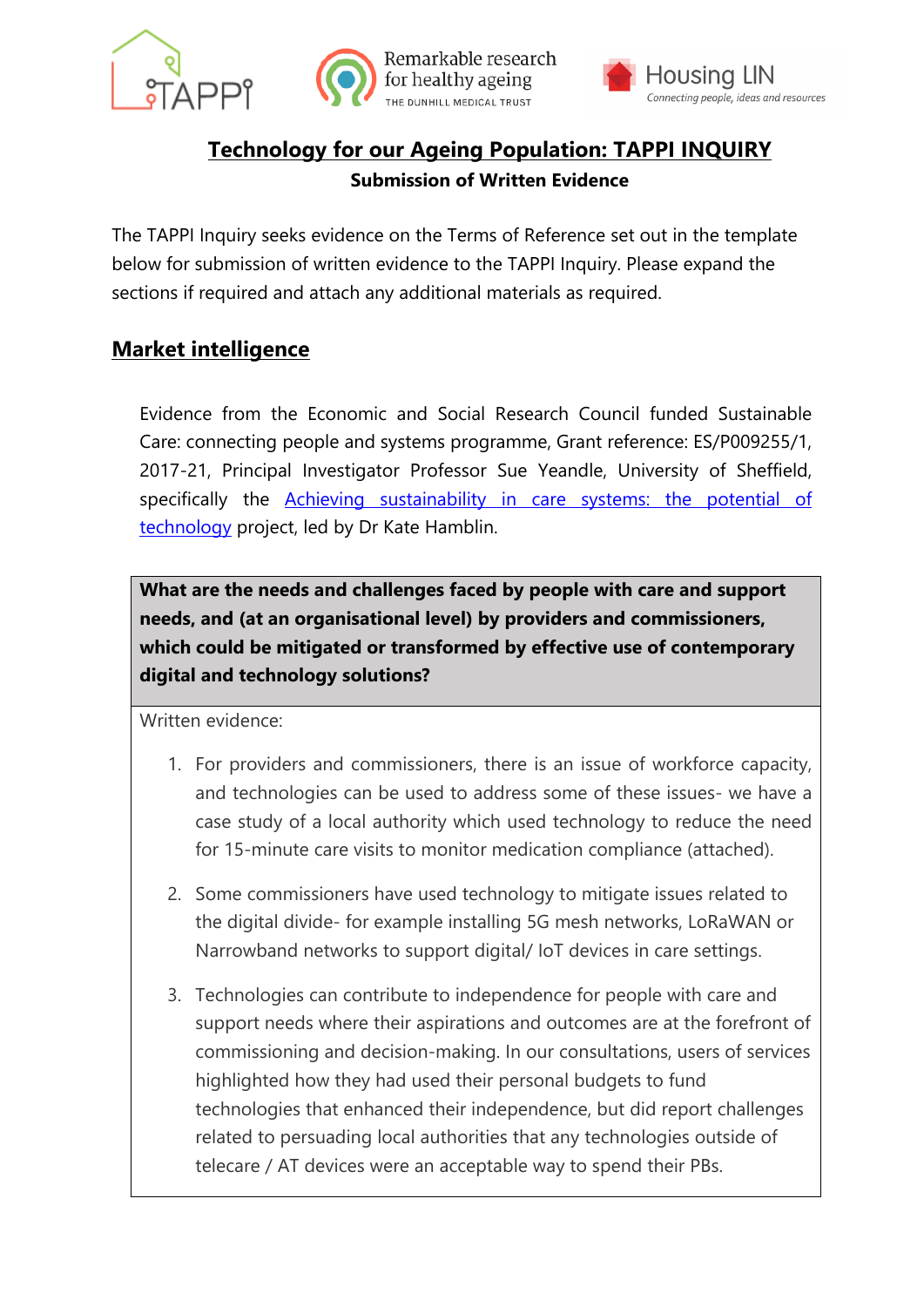



Remarkable research for healthy ageing HE DUNHILL MEDICAL TRUST



**What are the likely future trends and possible aspirations of the next generation of older people (in their late 40s / 50s now)?**

Written evidence:

Our review indicated that the 45-55 cohort are increasingly online and investing in smart phones/ tablets. Their expectations related to technologies and housing will be very different from older cohorts. We also know that there will be increasing numbers living alone in later life, with increasingly numbers of childless people, which has implications for informal caring networks.

# **What are the biggest barriers preventing commissioners, providers and others from moving towards true digital transformation?**

Written evidence:

Differences in digital infrastructure regionally present a significant barrier and source of inequality- we have reviewed the variations in access to the infrastructure required to support digital technologies, such as Internet of Things devices but also digital technology-enabled care devices and services, which are increasingly being used to support older adults and people with care needs. Digital devices will be increasingly important as the analogue to digital switchover takes place across the UK by 2025 (some areas have already switched over). Our review highlighted particular areas of the UK which are facing challenges related to ageing populations and solo living later in life, plus poor digital infrastructure.

We have also written a [paper](https://core.ac.uk/download/pdf/326517946.pdf) and [policy brief](http://circle.group.shef.ac.uk/wp-content/uploads/2020/10/The-Potential-of-Technology.pdf) exploring the potential and challenges related to the use of digital and mainstream technologies in adult social care, including the need to update technology-enabled care safety standards and the ethics, privacy and data security measures that ensure digital products and services safeguard the interests of users.

We have also conducted stakeholder consultations which indicated:

- 1. Technology enabled care marketplace is fragmented & confusing for local authorities, homecare providers & users to navigate.
- 2. Commissioning cycles & arrangements described as 'slow' & inflexible
- 3. Large numbers of start-ups (e.g. digital homecare planning) concerns about longevity & support
- 4. People who use services, care workers and commissioners have preconceived ideas about the role of technology in care that are hard to change. At the same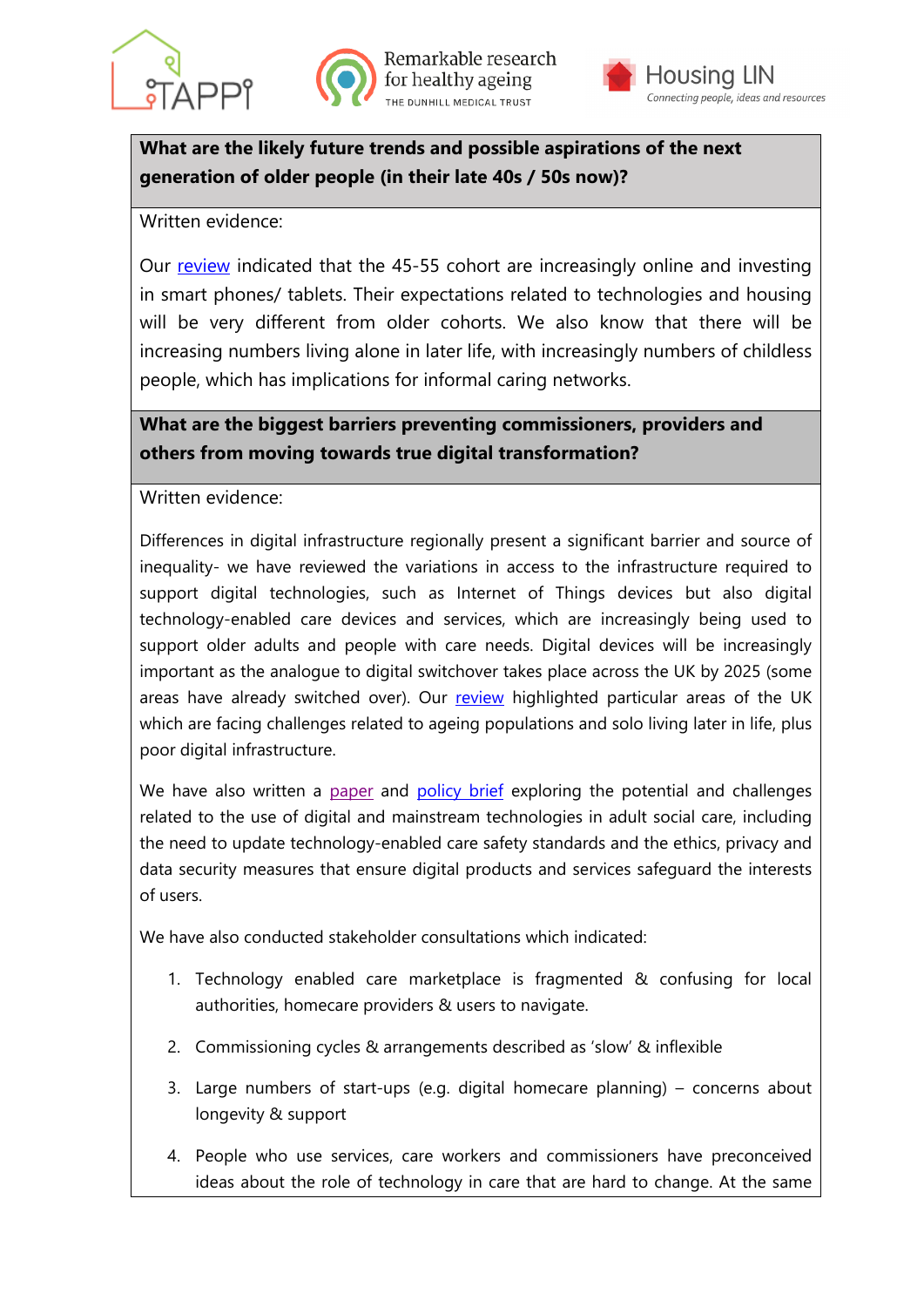





time, robust evidence of positive outcomes needed to change attitudes & justify funding technology is lacking.

- 5. Lots of pilots to try & fill the evidence gap but create issues of sustainability & scalability.
- 6. Digital switchover- 'waiting game' for guidance/ funding from government or new technologies.

# **Good Practice**

**Please provide best examples of innovation and true integration of digitally enabled technology in housing and care settings, in the UK or internationally**

Written evidence: Please see below case study of Liverpool City Council.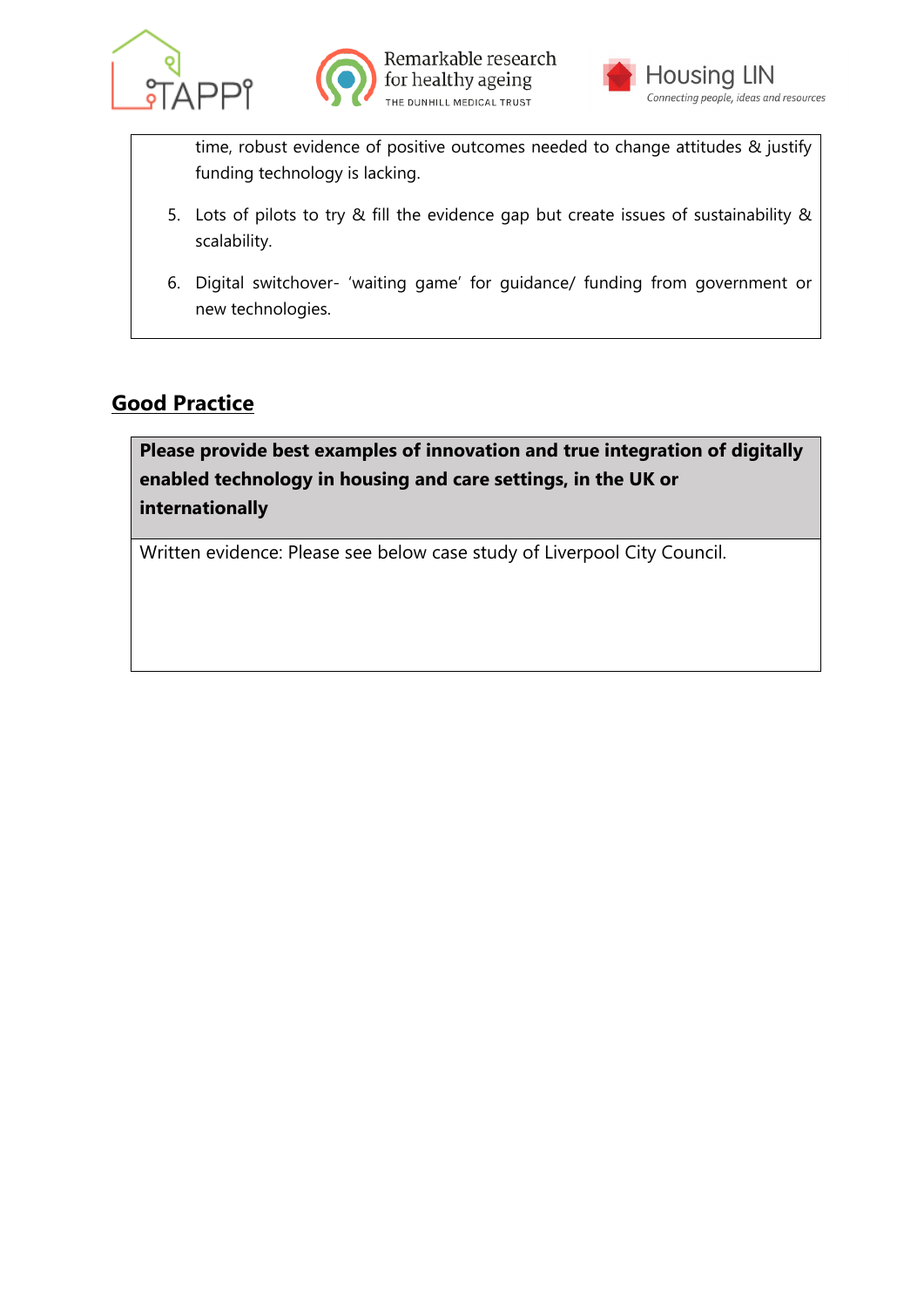# **Case Study: Liverpool City Council**

### **Introduction**

This report presents an overview of recent strategies, services and projects developed by Liverpool City Council (LCC) and its partners involving use of technology in adult social care (ASC). It forms part of a wider study on the potential of technology to contribute to sustainability in the UK's social care systems, and is part of a programme of research, *Sustainable Care: connecting people and systems,* being undertaken in 2017-21 with funding from the UK Economic and Social Research Council awarded to the University of Sheffield.

The main focus of the report is on ASC strategies and commissioning and the council's digital strategy. Documents reviewed included:

- Joint Strategic Needs Assessment (JSNA)
- Finance & Resources Budget Book 2019/20
- Liverpool City Region Digital Infrastructure Updates
- Skills for Growth Action Plan for Health & Care
- Inclusive Growth Plan
- Strategies for health and housing
- Local system review report
- Market position statement
- Relevant news articles and project reports.

The report begins with a brief summary of the relevant local context, including demand for social care and the council's funding position. The four main sections of the report then follow. These discuss how LCC has been developing, experimenting with and using technology in ASC, focusing on: (i) digital technologies to deliver, or facilitate the delivery of, social care (including telecare, telehealth and telemedicine but also mainstream technologies); (ii) data and information management; (iii) developing the council's ICT infrastructure.

# **Local Context**

# *Demography and health*

In 2017, in Liverpool there were 96,384 people aged over 60, a rise of 10% since 2001. In the same period, the population aged over 85 rose by 26% (LCC, 2019a). Life expectancy at birth is below average for England (in 2016-2017, 76.1 years for men and 80.2 years for women, compared with 79.5 and 83.1 respectively in England, ONS, 2018) and has plateaued in recent years.

Liverpool has the fourth lowest level of health-related quality of life of all areas in England, and of the eight English 'core cities'<sup>[1](#page-3-0)</sup> – Birmingham, Bristol, Leeds, Liverpool, Newcastle, Nottingham, Manchester and Sheffield – it has the lowest (LCC, 2019a). Among older people, falls are the largest cause of admission to A&E at 2,200 annually (2017/18) which is the second highest level in the country. Over 500 of these people suffered resultant hip fractures (also

<span id="page-3-0"></span><sup>&</sup>lt;sup>1</sup> The eight cities established this group in 1995 and during the passage of the Localism Act 2011, the 'Core Cities amendment' was passed to allow for bespoke decentralisation to its members.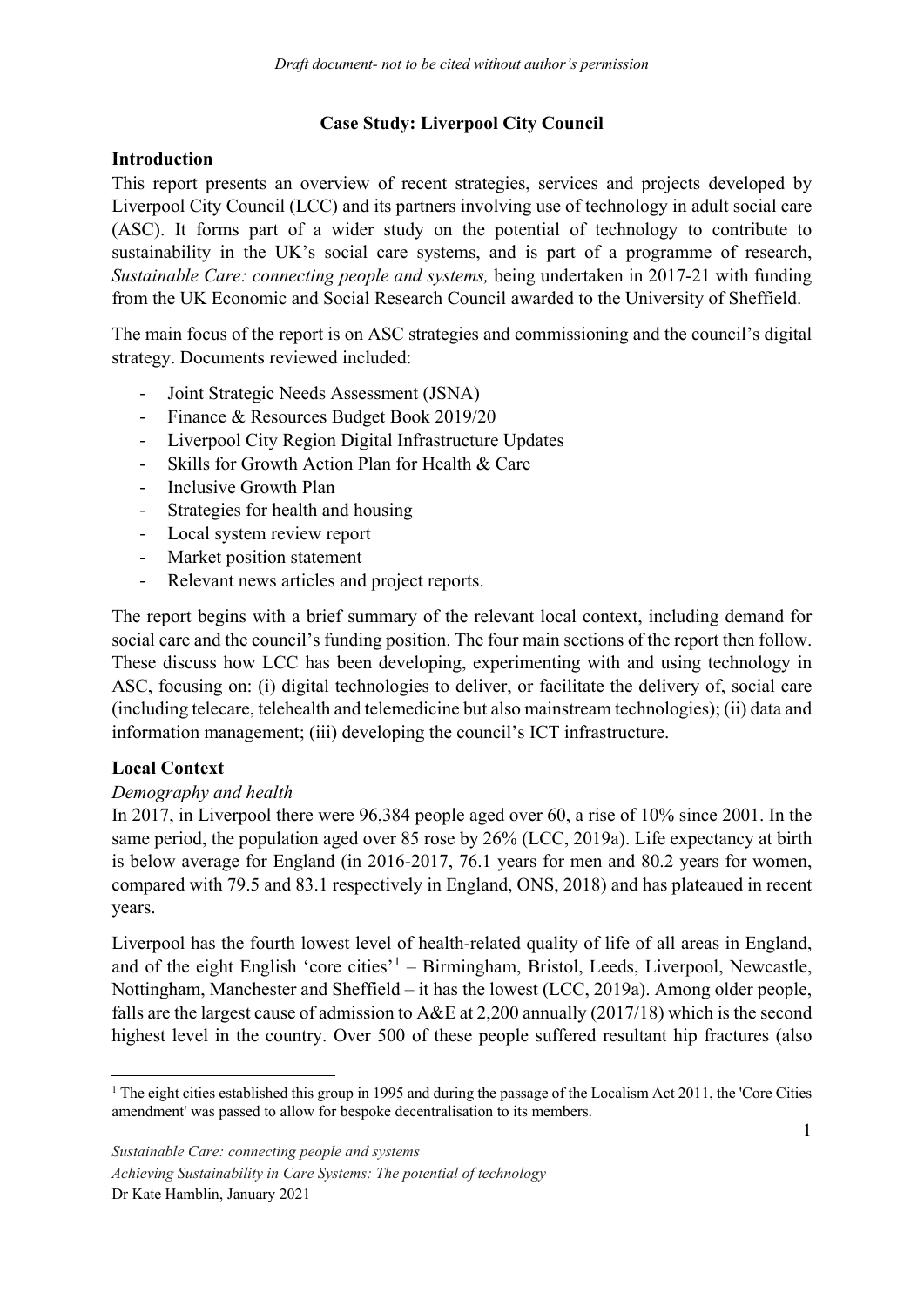significantly above the national average) and two-thirds did not return to their former level of independence (LCC, 2019a).

# *Financial context*

Since 2010, the council has experienced severe budget cuts, and finance it can raise through local assets or resources is constrained as the city is the  $4<sup>th</sup>$  most deprived<sup>[2](#page-4-0)</sup> of England's 326 district or unitary authorities, and therefore *'the potential amount per head that can be raised from the social care precept in Liverpool is relatively low'* (Cromarty et al., 2017:1).

Despite a 58% fall (a real terms cut of £368m) in the funds it received between 2010/11 and 2016/17, the council managed to protect the funding it allocated to Adult Social Care (ASC), increasing from 26% of its total budget to 30% (LCC, 2016a). Most of the ASC budget was used to commission services from the third and independent sectors (in 2015/16, an estimated 70%). LCC's allocation of Better Care Fund resources provided a boost for ASC between 2015/16 (when the approved ASC pooled budget was £55.7m). At that time, the city's Market Position Statement noted that ASC had delivered gross savings of £76m over the previous six years:

*'against a backdrop of significant additional budget pressures due to demographic, demand, and inflationary increases, and with the additional new burdens transferred to Adult Social Care services from central Government … We have also had to make provision to meet … additional requirements in the Care Act 2014, (including) … new provisions for carers"* (LCC 2016:9).

In 2019, the Mayor noted that, "*as we enter the 10th year of austerity, we have had to find another £21.1m of cuts. Government has now cut 63% of our funding, equal to £436m"* (LCC, 2019b: 5).

# **Adult Social Care Spending and Strategy**

Amid these cuts, Liverpool City Council's Adult Social Care spending has been cut by £92m since 2010, while demand has risen 15% (Liverpool 5G Testbed, 2020). Its forward budgets for Adult Services and Health (2019/20 – 2020-23) set out expenditure increases (see Table 1). In 2016, LCC reported that it had commissioned seven home care providers to provide 30,000 hours of home care per week to 2,600 people. It purchased two main types of home care: 'standard' home care - means-tested, but without additional charge for 'double-hander' visits or visits for medication prompts or commode cleaning; and REACT, a non-chargeable reablement service for people discharged from hospital (LCC, 2016). In September 2014, the weekly cost of its home care services was £300,000 and the average number of hours received per person supported was 13. Liverpool operated a system of 'tier 1' and 'tier 2' providers, the former having 'first refusal' of care packages (which were offered to tier 2 providers if they failed to respond quickly enough). Home care was commissioned in 30 minute slots (no 15 minute visits) and in February 2015, all providers were paid £11.88 per hour (LCC, 2016).

<span id="page-4-0"></span> <sup>2</sup> Using the Index of Multiple Deprivation 2015.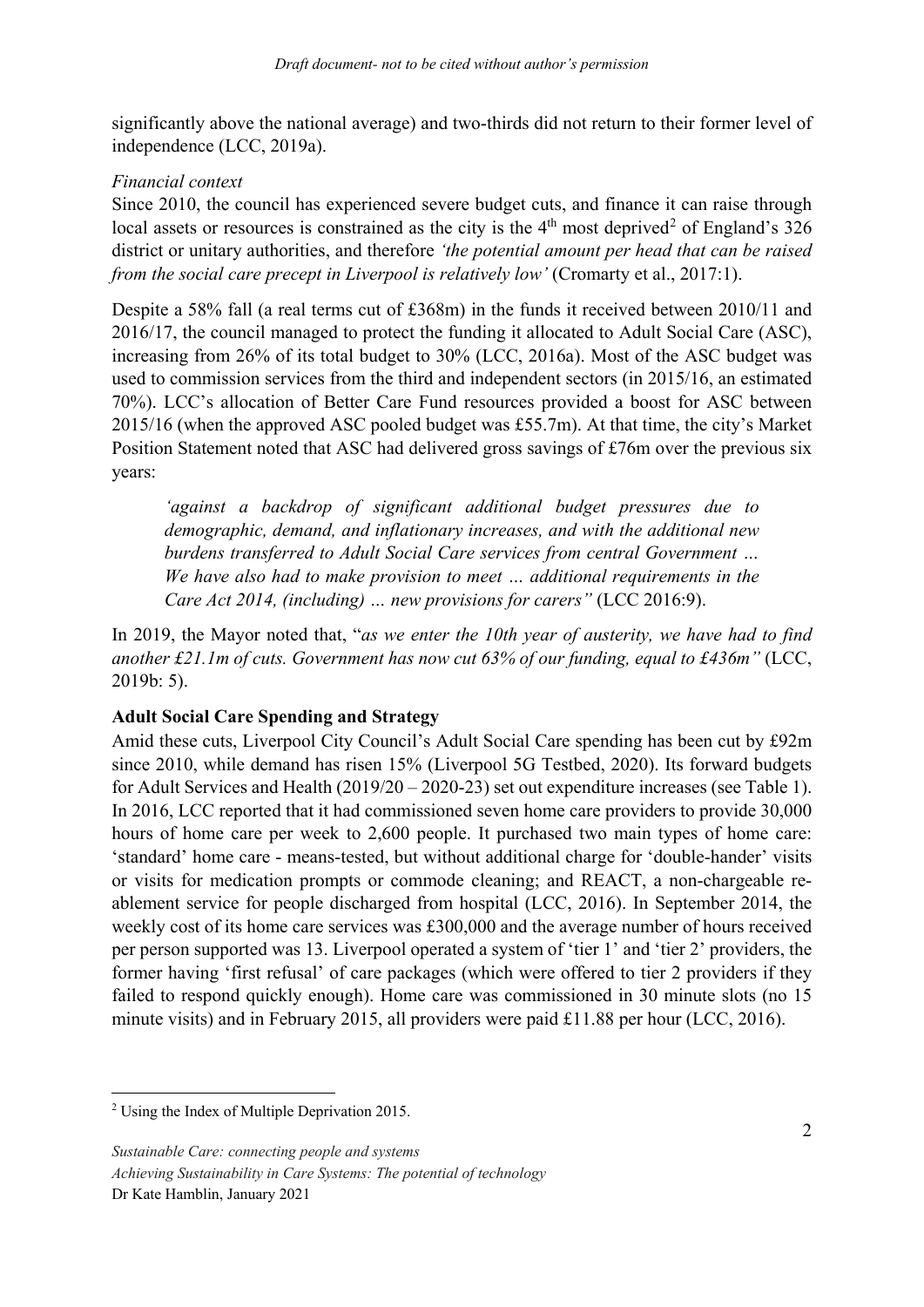|                                        |               |         |               |               | $\pounds000s$ |
|----------------------------------------|---------------|---------|---------------|---------------|---------------|
|                                        | 2018/19       | 2019/20 | 2020/21       | 2021/22       | 2022/23       |
|                                        | <b>Budget</b> | budget  | forecast      | forecast      | forecast      |
|                                        | £000s         | £000s   | $\pounds000s$ | $\pounds000s$ | £000s         |
| <b>Adult Services and Health Total</b> | 171,121       | 180,753 | 183,724       | 184,583       | 185,499       |
| Homeless service                       | 8.221         | 7,624   | 9,434         | 9,754         | 10,081        |
| Care delivery                          | 6,826         | 7,624   | 9,434         | 9,754         | 10,081        |
| Integrated Commissioning & Health      | 134,792       | 141,511 | 142,515       | 142,588       | 142,703       |
| Assessment & Care Management           | 22,282        | 23,257  | 23,488        | 23,932        | 24,385        |

**Table 1: Liverpool City Council Budget and Forecast for Adult Services and Health Expenditure, Objective Analysis**

*Source:* Liverpool City Council, 2019b: 19.

#### **Technology Policy and Strategy**

*1) Digital technologies to deliver, or facilitate the delivery of, social care*

Back in 2004-06, LCC (with British Telecom [BT] and Liverpool Direct) had piloted a new approach to telecare that aimed to shift focus from a purely emergency response system to one that could collect and use data to produce information profiles of service users to assist care professionals and informal carers. The approach used different types of sensors communicating via broadband: passive infrared (PIR) motion detectors; 'state change sensors', such as those for bed occupancy; fridge/freezer usage detectors; doors or windows opening/closing; and temperature sensors (Buckland et al., 2006). The results of a pilot (with 21 users) indicated that when deployed in this way, telecare could be more 'proactive'. The response centre could contact clients when a deviation from their normal patterns of behaviour was detected, and they did not need to wear a pendant alarm at all times to be able to summon help. There were, however, some problems with the sensitivity of the devices used and the resultant false positives they produced (Barnes et al., 2006).

Shortly after, in common with other metropolitan cities, LCC received funds (£339,397 in 2006/7; £557,119 in 2007/8) as part of a 'ring-fenced' central government Preventative Technology Grant, designed to stimulate English local authorities' use of telecare (Table 2).

| <b>Principal Metropolitan Cities</b> | 2006/7  | 2007/8    | <b>Total</b> |
|--------------------------------------|---------|-----------|--------------|
| Newcastle upon Tyne                  | 194,562 | 320,105   | 514,667      |
| Manchester                           | 301,640 | 493,914   | 795,554      |
| Liverpool                            | 339,397 | 557,119   | 896,516      |
| Sheffield                            | 370,689 | 613,021   | 983,710      |
| Leeds                                | 430,066 | 710,355   | 1,140,421    |
| Birmingham                           | 701,422 | 1,153,746 | 1,855,168    |

**Table 2: Preventative Technology Grant received by Principal Metropolitan Cities (£s)**

*Source:* Office of the Deputy Prime Minister and Department of Health, 2006.

By 2019, the telecare service in Liverpool was being offered free to users. Packages included pendant alarms (including SIM-enabled models) and sensors (door/bed exit and smoke, flood and carbon monoxide sensors provided by Riverside), using family or friends as first responders, with a council-commissioned response service (Local Solutions) as an alternative.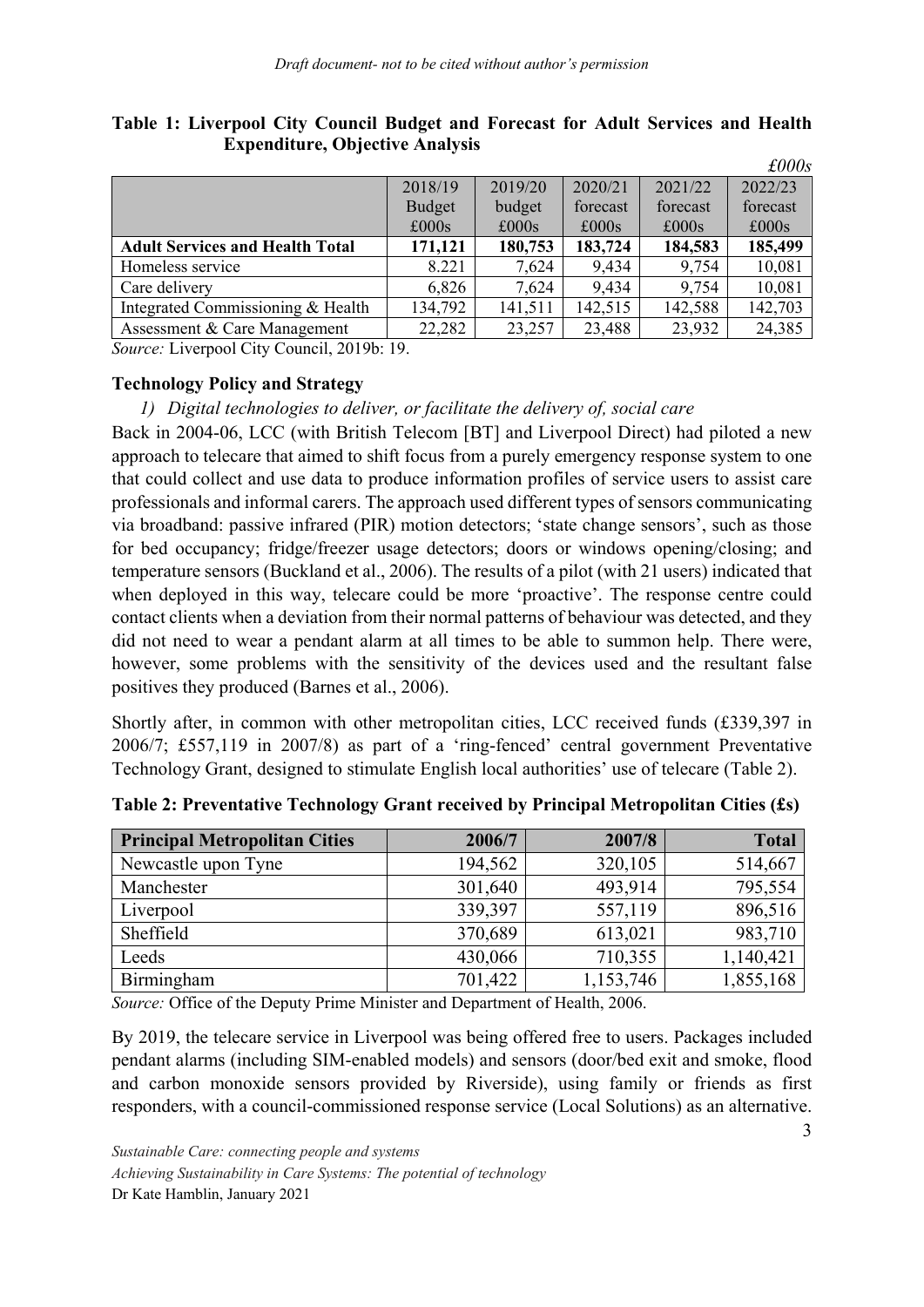Publicly-available data on technology-enabled care delivery in Liverpool reveal a mixed picture:

- In 2017, ASC services provided over 1,700 people with telecare devices and services; 2,600 people with telehealth devices and services; and home adaptations for over 3,800 people. The city had 'the largest take-up of telecare and telehealth in the country', with over 5,000 users (Mayor of Liverpool, 2018).
- By 2018, there were 4,006 telecare package users; of these, 2,233 were funded by LCC, and 1,773 by the local CCG (Williams & Kay, 2018).
- Also in 2018, approximately 5,600 people in Liverpool were using telehealth devices<sup>[3](#page-6-0)</sup>. At the time, LCC believed this to be the largest deployment of telehealth equipment in Europe (response to CQC System Overview Information Request [SOIR], CQC 2018). Forward plans reported to the CQC during a local system review included expanding telehealth to 10,000 people, with the aim of supporting early hospital discharge.

The in their response to the CQC's 2018 SOIR, LCC appeared confident that the telehealth scheme is producing positive results, reporting that telehealth contributed to a 22-32% reduction in emergency admissions for device users when compared to a control group. A CCG trial (using patient-outcome measures) relating to the telehealth service available in Liverpool found that 55% of patients reported decreased health care utilisation, 90% had 'more control, confidence or ability to cope', 64% were 'sharing self-care results with others' and 79% felt they had improved health or better health management (Williams & Kay, 2018).

The strategic link between housing and technology-enabled care is emphasised in a 2017 report for LCC. This observed that the Council and CCG's principles for older people's housing included *"Improving the use of technology, particularly use of digital technology to replace, for example, analogue telecare systems"* (IB&A, 2017a: 18). The reference to technology as a key element in support for older adults England's 2014 Care Act is also mentioned. The report nevertheless found '*limited development in the past 30 years'* of existing telecare services in England, with continued reliance on unsustainable analogue systems unable to benefit from developments in internet-connected devices, despite evidence that the internet can help people connect with others and reduce social isolation. The report also refers to the commissioning priorities of the Liverpool Health & Wellbeing Board, which included '*Promote the use of care enabled technology*', and the Board's intention, as *'part of the roll out of care enabled technology by the Council to support domiciliary care service users,* commencing September 2017, to *'work with older people's housing and support providers to maximize the range and use of assistive and care enabled technology to support older people to maintain their independence in supported and mainstream housing'* (p. 27). In a companion report on housing and support for adults with care needs, the same authors also note that 'extending the use of care enabled technology' is a priority, with the commissioning approach described as piloting

<span id="page-6-0"></span><sup>&</sup>lt;sup>3</sup> It is not entirely clear from the CQC report how telecare and telehealth were defined or delineated. For example, one reference to telecare seems to refer to a telehealth device: "Many people were receiving telehealth to support them to remain in their usual place of residence and telecare had been rolled out to care homes for remote consultations" (p. 9).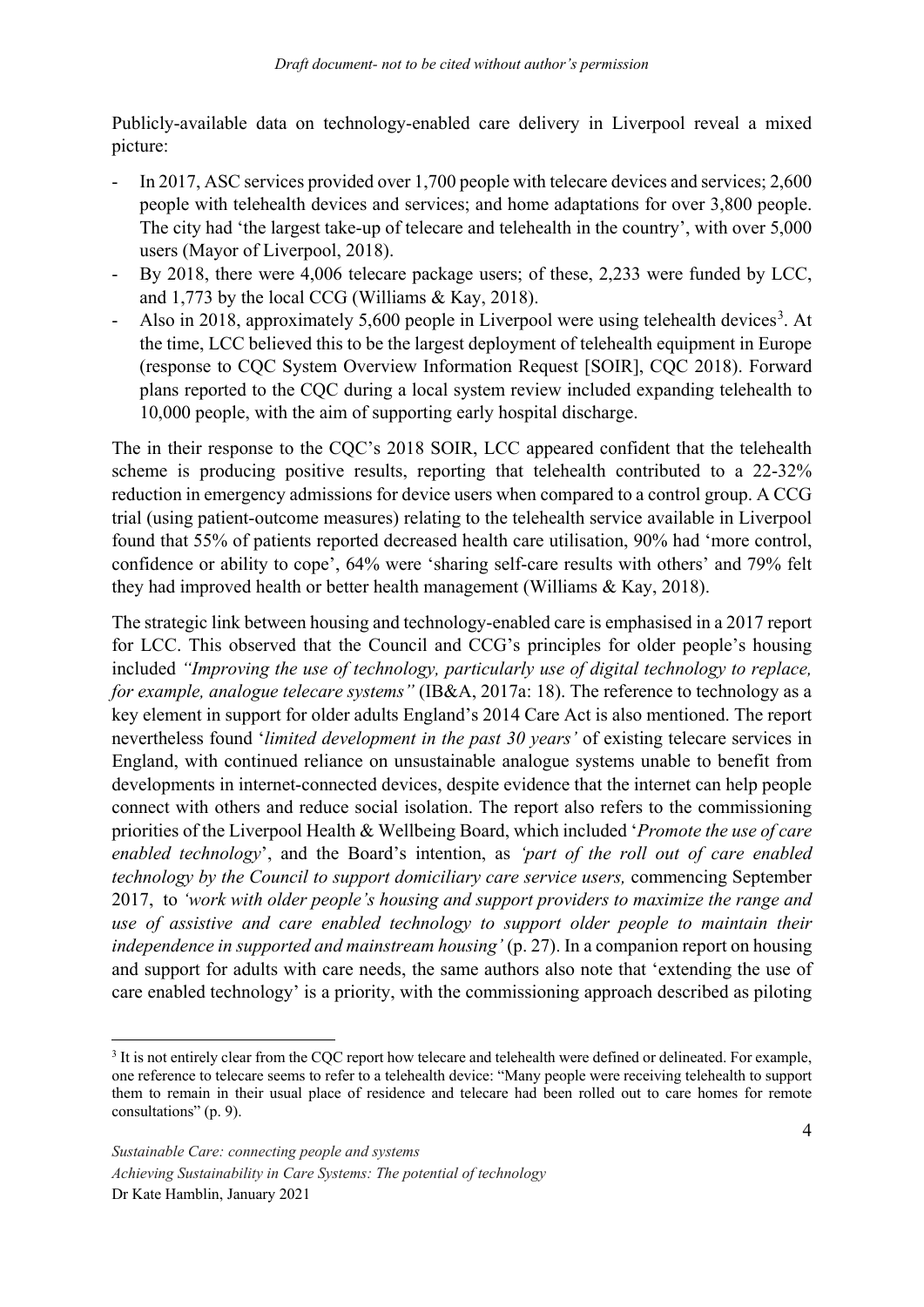technologies in supported housing schemes for people with learning disabilities before these are rolled in all support packages in supported housing (IB&A, 2017b).

In 2019, forward planning of telecare in Liverpool identified that, of the city's 4-5,000 users of telecare devices, most were older adults (400 devices had been installed for survivors of domestic violence). Current devices relied on analogue networks, so alternatives were needed ahead of the full digital switchover (by 2025, and in some areas this has already begun); LCC '*needs to find affordable and future-fit technologies to replace current telehealth services'* (techUK & L5GT, 2019: 4). To 'stand still' and transfer analogue devices to alternative, SIMenabled telecare devices, the estimated cost, exclusive of new service users, was £234,000 (Williams & Kay, 2018). At that time the service had 1,000 SIM telecare units in use, but these has not provided a sufficiently reliable service. The council's telecare supplier contract was up for procurement in 2020, and LCC was exploring alternatives. Problems included that SIMenabled 'button and box' telecare is not compliant with Technology Enabled Care Services Association (TSA), BSI or European standards for alarm services if the backup battery life is less than 24 hours; and Internet of Things (IoT) options could not provide the same type of emergency response service as traditional telecare (personal communication, 2019). Existing analogue telecare devices cost £1.49 per item per week to monitor, but shifting to IoT-based systems could result in altered ongoing costs (Williams & Kay, 2018).

By 2019-20 LCC was exploring the use of mainstream devices, such as the Amazon's Alexa, in its 5G testbed to fill a gap (absence of voice activation and control devices) in Safe House technology (see section ii. Liverpool 5G Testbed). The council had been working with Amazon to provide information on council services via Alexa devices, including bin collections and library and Lifestyle centre opening times. The service reduces demand on council helplines and provides an alternative when these lines are closed; on Christmas Day 2019, for example, Alexa answered 1,500 enquiries about bin collections (personal communication, 2019).

- *2) Data and information*
- i. iLINKS

In 2014, the iLINKS Informatics Transformation Programme was launched at the iLINKS Innovations conference and exhibition. The programme's priorities included information governance, data sharing agreements and identifying technology requirements for information exchange, with the ultimate goal of sharing and providing data and information across health and social care practitioners in North Mersey. The iLINKS Informatics Transformation Programme aimed to:

- i. Join IT systems across health and social care to share information seamlessly;
- ii. Ensure all local health and social care organisations work together in relation to IT and information sharing;
- iii. Exploit the benefits and investment of existing and future technologies and processes.

This programme resulted in the iLINKS Information Sharing Framework which provided safeguards and principles for information sharing and an Information Sharing Model to be used in direct care. Organisations covered by the framework included: CCGs (Liverpool, Knowsley, South Sefton, Southport and Formby), Health and Wellbeing Boards (Liverpool and Sefton),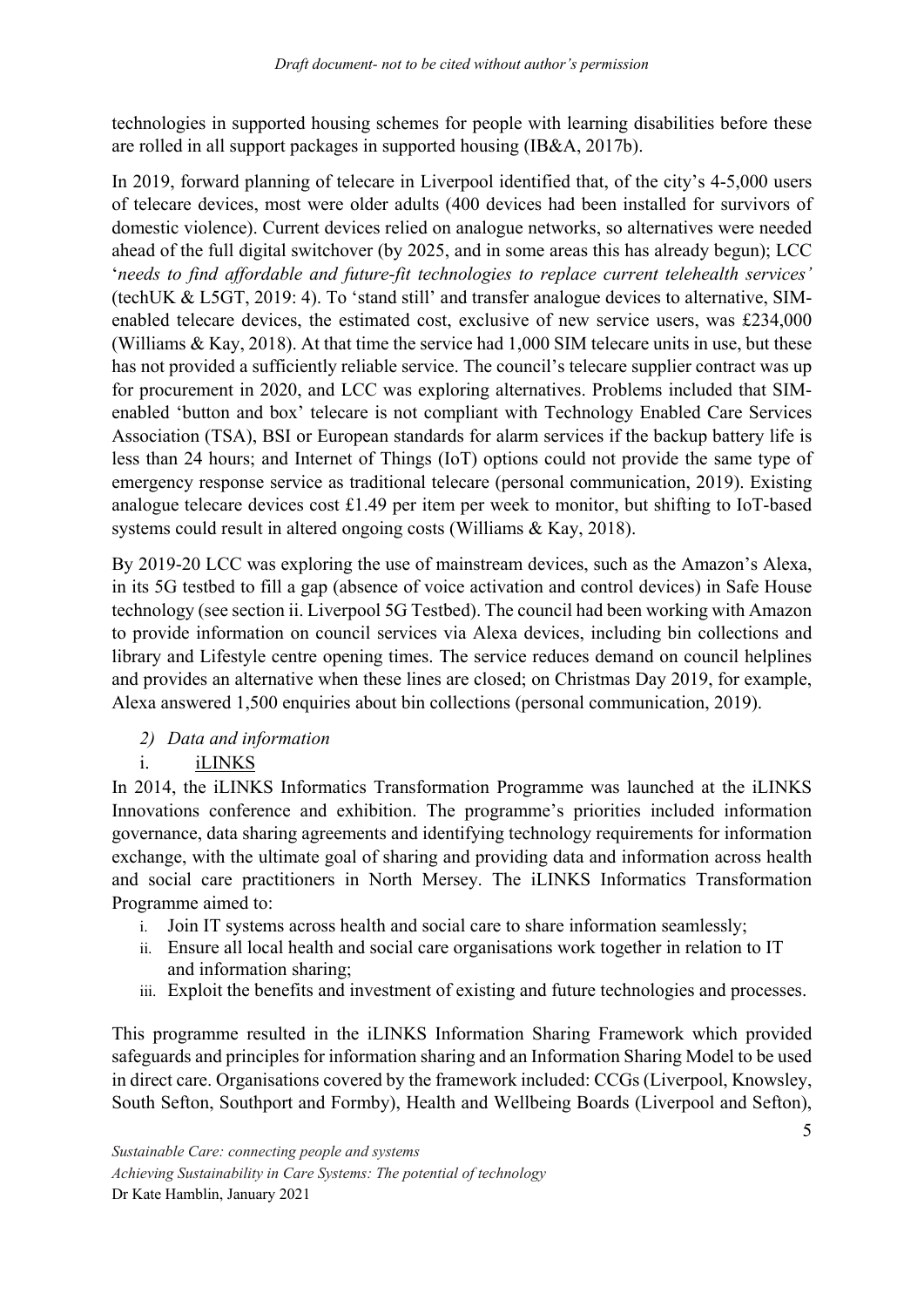Liverpool Clinical Laboratories, Local Authorities (Liverpool City Council and Sefton Council), Local Medical Committees (Liverpool and Sefton) and provider organisations (NHS trusts, GP practices).

The results of this programme in terms of data-sharing via technology, within ASC and between health and social care, were considered in a CQC local system review of ASC in Liverpool in 2018 (CQC, 2018a). This found '*[t]here was a clear intent from system leaders'* (p14) and '*considerable investment in the use of technology to support people as they moved through and between health and social care services and innovative use of data in predictive analysis to help inform commissioning decisions'* (p8). Examples included the single records system in primary care and plans to mirror this in secondary care. Responding to a CQC SOIR in 2018, LCC stated that the single information sharing agreement had enabled integrated care, resulting in over 100 million shared records. CQC's review nevertheless found only 'pockets' of integrated records (not system-wide integration) and noted that while partners in the system could legally access each other's records, this was not occurring in practice. In some parts of the system (citing homecare) CQC found that digitalisation of records had made sharing data more difficult. Commissioners, providers and service users could monitor the quality of service provision, but community health and social care teams lacked compatible mobile technology enabling them to add information into the same record. CQC argued that '*the lack of compatible technology between community care and domiciliary care may put people at risk of inappropriate care if key information or messages cannot easily be communicated between care partners'* (p19). Based on consultations with frontline staff, they concluded that: '*there had been some considerable efforts made to improve information sharing capabilities, but still described technology as a key barrier to providing joined-up care"* (p18). Nevertheless, in 2016 Liverpool's data sharing efforts in health and social care were recognised nationally and four (of 23) examples in the NHS England 'Global Digital Exemplar' (GDE) Programme were from Liverpool (CQC, 2018b).

Various subsequent policy documents link the sharing of data and information with improved health and social care delivery. The 'Skills for Growth Action Plan: Digital and Creative' (LCRCA, 2018b), for example, highlights the following:

- Sharing of information across health and social care services;
- Preventative use of apps to allow users to access GP and outpatient services online;
- "*public-facing digital services, which support and empower people to stay healthy and independent for longer"* (LCRCA, 2018b: 18) including online access to clinicians, personalised health information, telemedicine, remote monitoring, sensors, IoT, machine learning and AI.

The Action Plan also states that, for digital approaches to really succeed, the workforce must be 'empowered' to identify where technology may be beneficial and able to implement it.

Liverpool's 'Inclusive Growth Plan' (Mayor of Liverpool, 2018) aims to improve services through digital technology, including by sharing data to redesign services to be more responsive and able to identify people before crisis point. The Council's 'Digital First'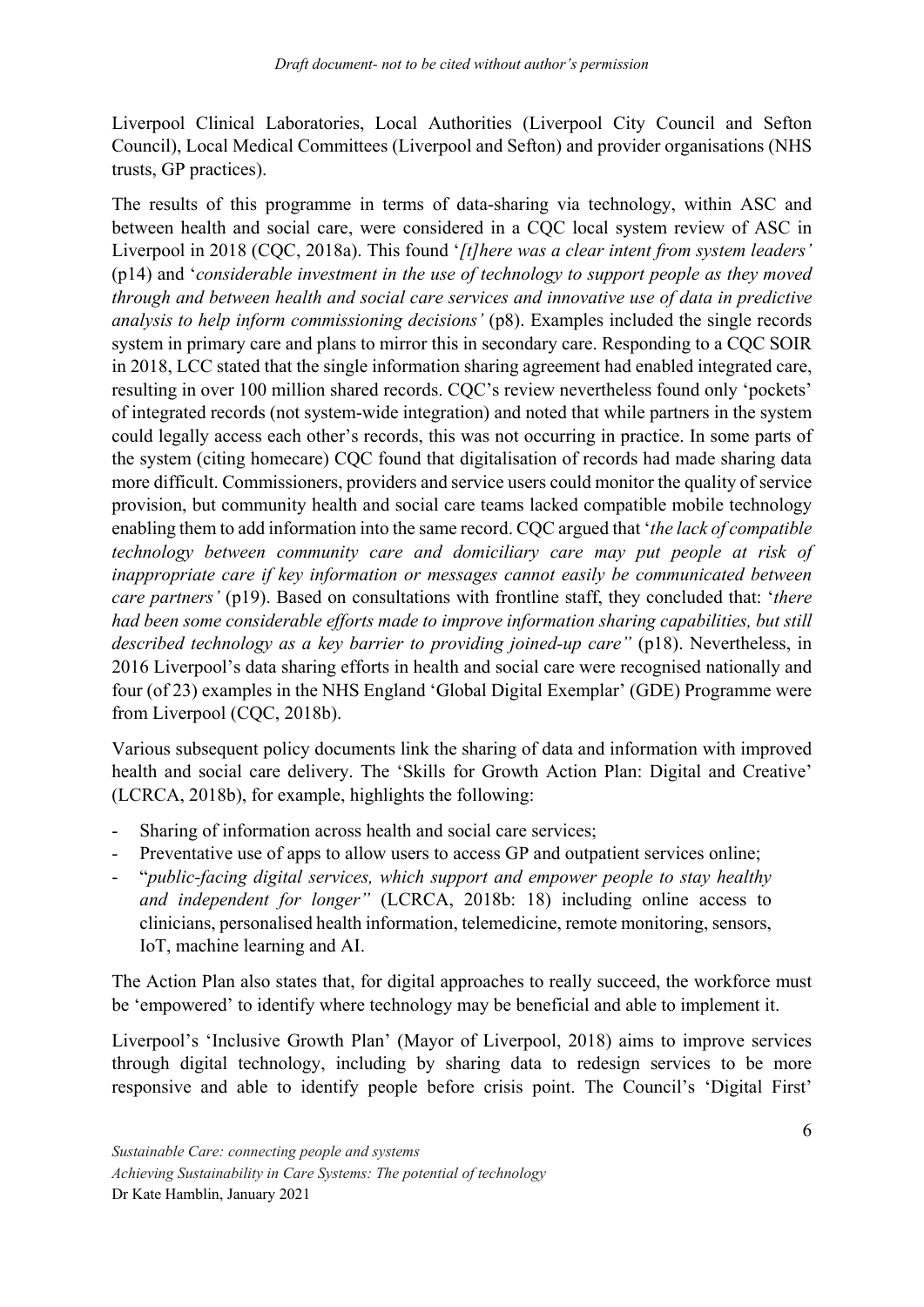approach will make all suitable services accessible online. The plan also references the need for workforce training to capitalise on the benefits of digital technology. Its priorities include:

- 'Supporting people to manage their own care and live safe, healthy and independent lives': *'Increasing the use of technological solutions such as telecare and telemedicine'* and *'Increasing the staff use of data sharing and mobile technology to improve services and reduce waiting times for services and assessments'* (p43).
- 'Providing access to safe, sustainable and quality services for disabled and vulnerable residents and their carers', also includes reference to technology: *"Continuing to expand the use of innovative digital technology in care settings to improve quality. Liverpool has witnessed the biggest uptake of telehealth / telecare in the country and over 5,000 people already have technology in their home that allows them to live more independently"* (p45)*.*

# ii. eMAR (Electronic Medicines Adherence Record)

In 2017/18, in collaboration with the CCG, the council had one of 19 projects that received NHS Digital Local Investment Programme funding (overseen by the Local Government Association). The eMAR project aimed to address medication compliance and staffing issues in residential care. CQC inspections had highlighted medication management as a concern in care homes in Liverpool. The council selected 20 care homes where serious medication-related safeguarding issues had been identified. It was predicted that a digital electronic system for monitoring medication would save 180-200 hours of staff time (per care home, per year) in managing medicines administration, and reduce the resources required to store paper records. Council savings from safeguarding investigations avoided (roughly £500 per investigation) and a 20% reduction in the number of incidents needing investigation, saving £48,400, were predicted. Reducing medication waste (via automated prompts to pharmacists) would also save an estimated £117,120.

The project had some difficulty in introducing the eMar system in care homes (mainly due to inadequate Wifi networks) and only 13 (of 20 planned) were using an eMar system when the project ended; homes could choose from several systems; nine selected the Cura medication module and four [Everylife Solutions'](https://www.everylifetechnologies.com/) PASS system (CHIP, 2018; LGA, 2019).

# iii. Stop and Go (Sustainable Technology for Older People – Get Organised)

LCC also used the PASS system in a separate project in 2017 focused on domiciliary care services. The Council was keen for the care services it commissioned to include technology solutions in their offers, but found providers resistant to change, citing low profit margins and high initial costs of integrating ICT. 'Stop and Go' was an EU-funded PPI project with KTN which covered 20% of the cost of any service included in the project, and focused on removing barriers in domiciliary care companies to technology adoption. The evaluation report found its 'co-design' approach and initial speed-networking event in 2016 for technology manufacturers / providers and care companies was valuable: '*It's not about the technology – it's about the service. The human element of the implementation is far more complex than the technology. The technology can enable the service development but cannot be pushed / forced onto services'* (LCC and e-Health Cluster, 2018: 1). Preferred care service providers then created a 'wish list' for technology that could be commissioned (at no cost to their company), resulting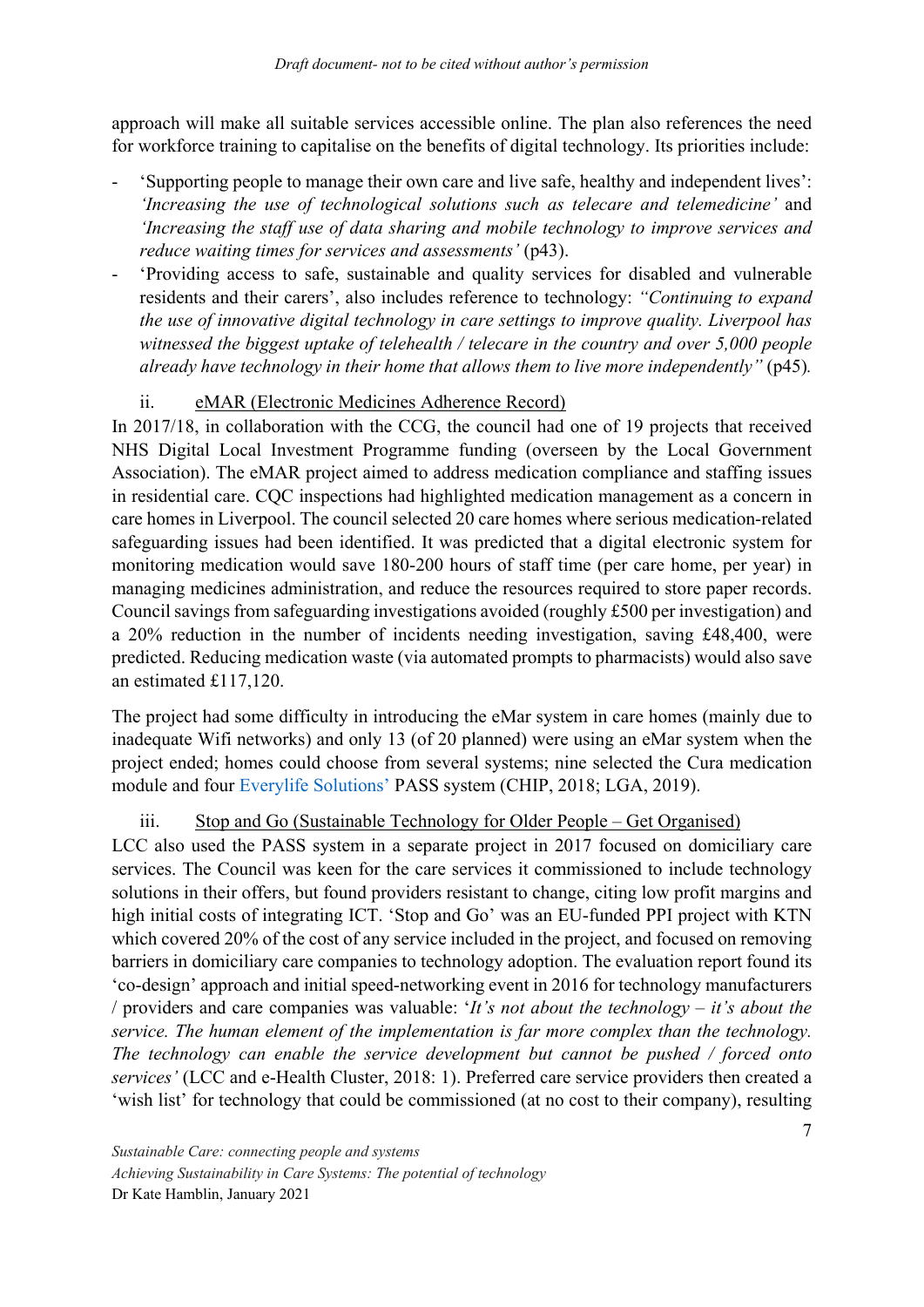in commissioning of the 'EveryLife Technologies' PASS system. This digitises care records, which can be accessed in real time on an app-based system by homecare workers and a care recipient's unpaid carers. Homecare workers can also use a QR code on entering a client's home to view information about them (food preferences, if they have taken medication, need shopping, etc.). The system could be managed centrally (to ensure coverage if a worker was delayed or unable to attend) and used 'red flag' alerts if discrepancies in care plans were detected. Family members could access information on care visits in 'real time'.

The project also used the 'Caring Cloud', which used monitoring devices [\(Safehouse](https://www.safehouse.technology/) IoT sensors) in housing via LoRaWAN (Low Power, Wide Area Network) technology. Data from these could be accessed by homecare teams and unpaid carers. LCC installed LoRaWAN technology in 2017 to provide city-wide coverage, enabling care providers and families to take advantage of the latest IoT devices to enhance care services (e-Health Cluster, undated). Care supervisors and assessors installed Safehouse devices and conducted the evaluation with care users. The Safehouse base unit monitors power failure, temperature and humidity and can detect fire and carbon dioxide alarms and smoke and heat detectors (including if a smoke alarm battery is low). An additional eight sensors can be connected to the base unit and monitored via an app (for unpaid carers). Alerts can be programmed to go to up to six people (the final call always goes to the LCC telecare response service operated by Riverside). Care providers were involved in a co-design process for the dashboard. The device has no voice function, however; LCC is aware this can create anxiety as the person cannot ask for a specific responder.

# *3) ICT infrastructure*

# i. LCR Digital Strategy and Action Plan

In 2018, LCC began developing a Digital Infrastructure Action Plan (DIAP) for the City Region (LCR), with the aim of including a '*full fibre network 'superspine' to facilitate the deployment of further full fibre connectivity throughout the City Region to unlock economic growth'* (LCRCA, 2018a:1) resourced from the Combined Authority's Strategic Investment Fund.<sup>[4](#page-10-0)</sup> At this stage, the goal was that a 284km 'superspine' would deliver ultra-fast broadband for all six constituent districts, at an estimated cost of £23m (LCRCA, 2018a). In December 2020, LCR published its draft LCR Digital Strategy and Action Plan, inviting responses by January 2021 with a view to presenting it to the LCR Combined Authority on 26 February for approval. The draft Strategy (2020a) and Action Plan (LCRCA, 2020b) set out six key areas:

- 1. Digital Infrastructure & Connectivity
- 2. Tech for Good & a Smart City Region
- 3. Digital & CreaTech Sector Development
- 4. Cross-Sector Digitalisation & Artificial Intelligence (AI)
- 5. Digital Skills for Recovery & Growth
- 6. Digital Inclusion

<span id="page-10-0"></span> <sup>4</sup> The Strategic Investment Fund of £500 million is available to large and small firms, as well as to councils and public bodies in the Liverpool city region.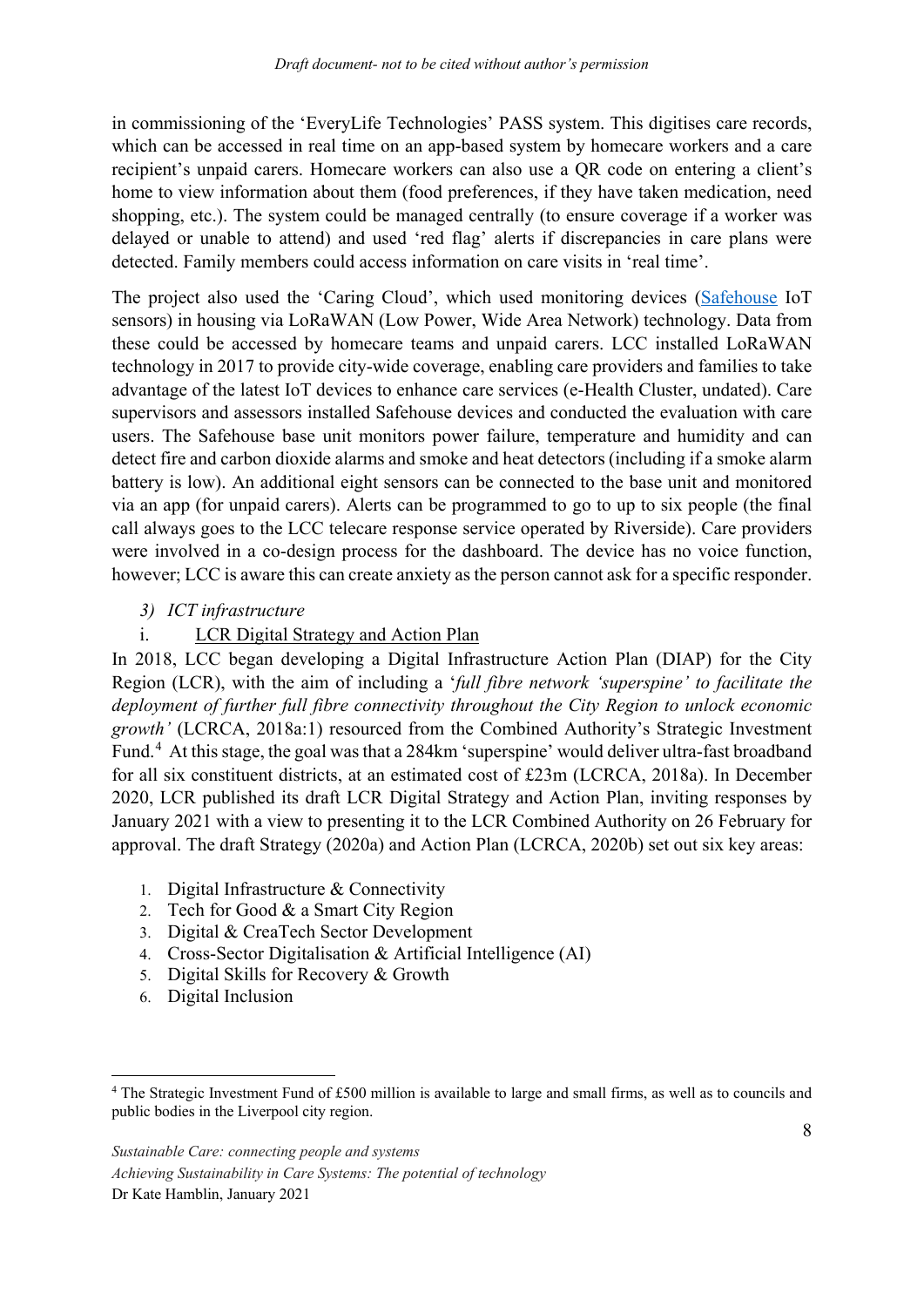Projects, including the Liverpool 5G Testbed described below, undertaken within Liverpool's health and social care services were highlighted to be particularly relevant to the Digital 1) Infrastructure & Connectivity, 2) Tech for Good & a Smart City Region and 6) Digital Inclusion areas. The Action Plan included specific reference to "Maximise 5G connectivity (building on the Liverpool 5G mesh network) & 5G-fibre backhaul integration" (p. 2).

### ii. Liverpool 5G Testbed

Part of the Action Plan also includes the expansion of the 5G mesh network, created as part of the Liverpool 5G Testbed. With the 5G testbed, LCC aimed to take forward the use of digital technologies in social care by progressing the learning and use the monitoring sensors from the Stop and Go project. The Liverpool [5](#page-11-0)G Consortium<sup>5</sup> received £3.5m from the Department for Digital, Culture, Media and Sports (DCMS) for the 5G Testbeds and Trials programme to deliver the Liverpool 5G Health and Social Care project. (This was one of six testbeds funded in 2018 as part of over £1bn of funding announced to boost the UK's digital infrastructure.) The Liverpool 5G testbed comprises 11 testbeds and trials in areas of Liverpool where reliable access to broadband is limited (LCRCA, 2018b). Despite aspiring to improve health and social care services through the use of technology in Liverpool, it was recognised that, without Wi-Fi infrastructure, ability to capitalise on technology would be limited/uneven:

*"Technology is the catalyst in the rebalancing of investment from cure to prevention; from health to social care; and from professional locations to wherever is convenient for the public. The healthcare technology revolution comprises both medical grade devices, supplied to the public by medical professionals, and consumer products. The former is tested and approved by regulators, but the latter is usually not. In this revolution, data will be key: getting a consistent series of trustworthy data from patient to professional. Connectivity will be crucial, where 5G will be the latest tool in the box alongside Wi-Fi and previous generations of mobile technology."* (techUK and the Liverpool 5G Testbed, 2019: 5)*.* 

The Liverpool testbed was to be a *"blend of advanced low cost 5G technology and modern applications designed to revolutionise the future delivery of health and social care"* and a *"demonstration of how health and social care applications are enhanced and integrated through the utilisation of the high bandwidth and low latency of 5G"* (Liverpool 5G Testbed, 2018), with the broader aspiration of reducing the digital divide in the city (DCMS, 2018).

The testbed involves creating a 'mesh' 5G network using nodes on lamp-posts in the Kensington and Fairfield wards and local healthcare buildings. This Wi-Fi network is available free to users (the council owns the infrastructure) and can be used with any Wi-Fi enabled device. At the outset, an aim of the 5G mesh network was to use applications to support health and social care (e.g. *"High resolution video and distributed AI for patient event and movement monitoring; Teleconferencing, AR, VR , etc. to manage loneliness in older adults; High* 

<span id="page-11-0"></span><sup>&</sup>lt;sup>5</sup> Led by Sensor City with Blu Wireless Technology, AIMES, DefProc, CGA Simulation, Liverpool City Council, Royal Liverpool and Broadgreen University Hospitals NHS Trust (RLBUHT), University of Liverpool and Liverpool John Moores University and the eHealth Cluster.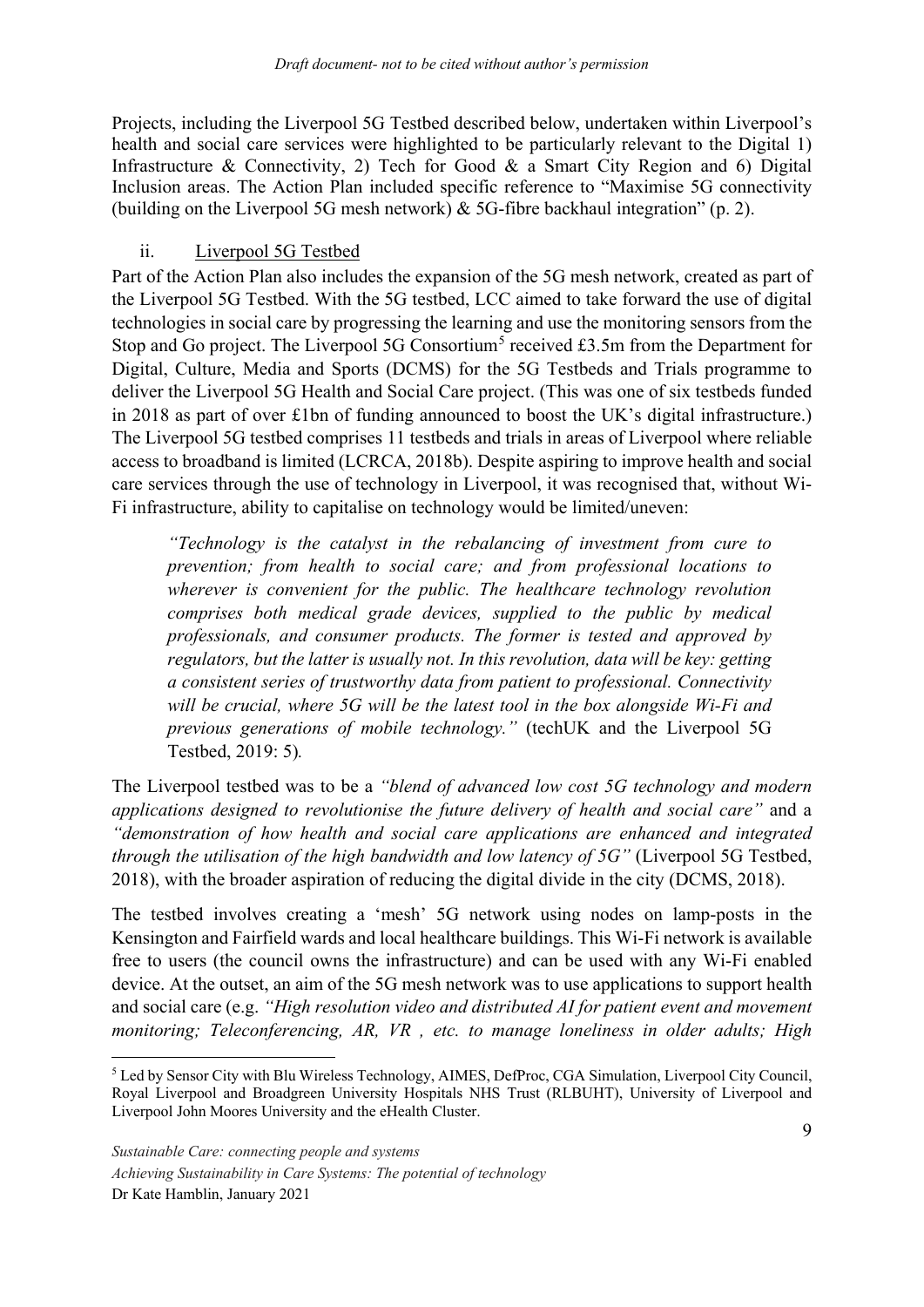*resolution video and remote diagnostics for 'telehealth in a box', facilitating communication between hospitals and the community; Intelligent IoT sensors to aid independent living in the home"* (Liverpool 5G Testbed, 2018)*.*

The initial 11 testbeds and trials in Liverpool included:

- 1. *Telehealth in a Box*  improving communication between hospitals and the community*.*
- 2. *Cloud Based Clinical Mobility*  using 5G to accelerate mobile solutions.
- 3. *Enabling the new and innovative hospital (Royal Liverpool and Broadgreen University Hospitals NHS Trust) to become a test bed for SMEs.*
- 4. *Pharmacy in the Home – on-call access to a pharmacy assistant for vulnerable people in their own home.* Key drivers for this trial were a desire to reduce the amount of 'medication reminder' domiciliary care visits funded by LCC (over 1000 pw) and to reduce medication wastage (estimated cost £2.5m pa due to over-ordering and stockpiling, plus £500m pa due to people not taking medication correctly) (Williams & Kay, 2018). The system uses a 4K video device [\(Paman\)](https://paman.org.uk/home/) co-designed with pharmacists as a medication prompt linked to pharmacists to watch the service user take their medications. Unpaid carers can also use the system to ask for advice. LCC commissioned local pharmacies to provide this service, including installation of devices, to reduce the cost of domiciliary care medication calls when alternative telecare solutions were not practical.<sup>[6](#page-12-0)</sup> Pharmacists also complete the Medication Administration Record (MAR) chart. A future aspiration is to introduce twoway cameras so users can also see the pharmacist. User concerns about privacy were mediated by Velcro strips to cover the camera when not in use.
- 5. *Use of ambient IoT sensors in home care services – keeping people living independently at home for longer*. This builds on the Stop and Go programme and uses the PASS system. The 5G network absorbs some of the costs that would otherwise be borne by care providers.
- 6. *Push To Talk – a device to reduce social isolation.* This service was co-designed with service users to produce a 'button' device that users can push to receive a phone call, with peer support. Connectivity for 'Push-to-Talk' is 5G-enabled which gives 'always on' coverage using a Long-Range Wide Area Network (LoRaWAN): *"The bandwidth, low latency and steady signal provided by 5G ensures that the system is always on and readily available, even where the participant does not already have fixed broadband"* (techUK and the Liverpool 5G Testbed, 2019: 13). There were 35 users (70 is optimum) in 2019, but an initial evaluation found peer support was valued. There are two target groups: unpaid carers and older people at risk of isolation. For the latter, Carers Development Workers recruit carers who take the technology out to people, with a technology worker from the carers' centre following up.
- 7. *Reducing Loneliness in Older People – using emerging technologies and apps to bridge physical distance, using 5G.*

<span id="page-12-0"></span> <sup>6</sup> Medication dispensers linked to a monitoring centre were viewed to have two drawbacks: they can be cancelled by being tipped up and therefore there is no certainty that the person has then taken the medication, and not all pharmacists will fill them.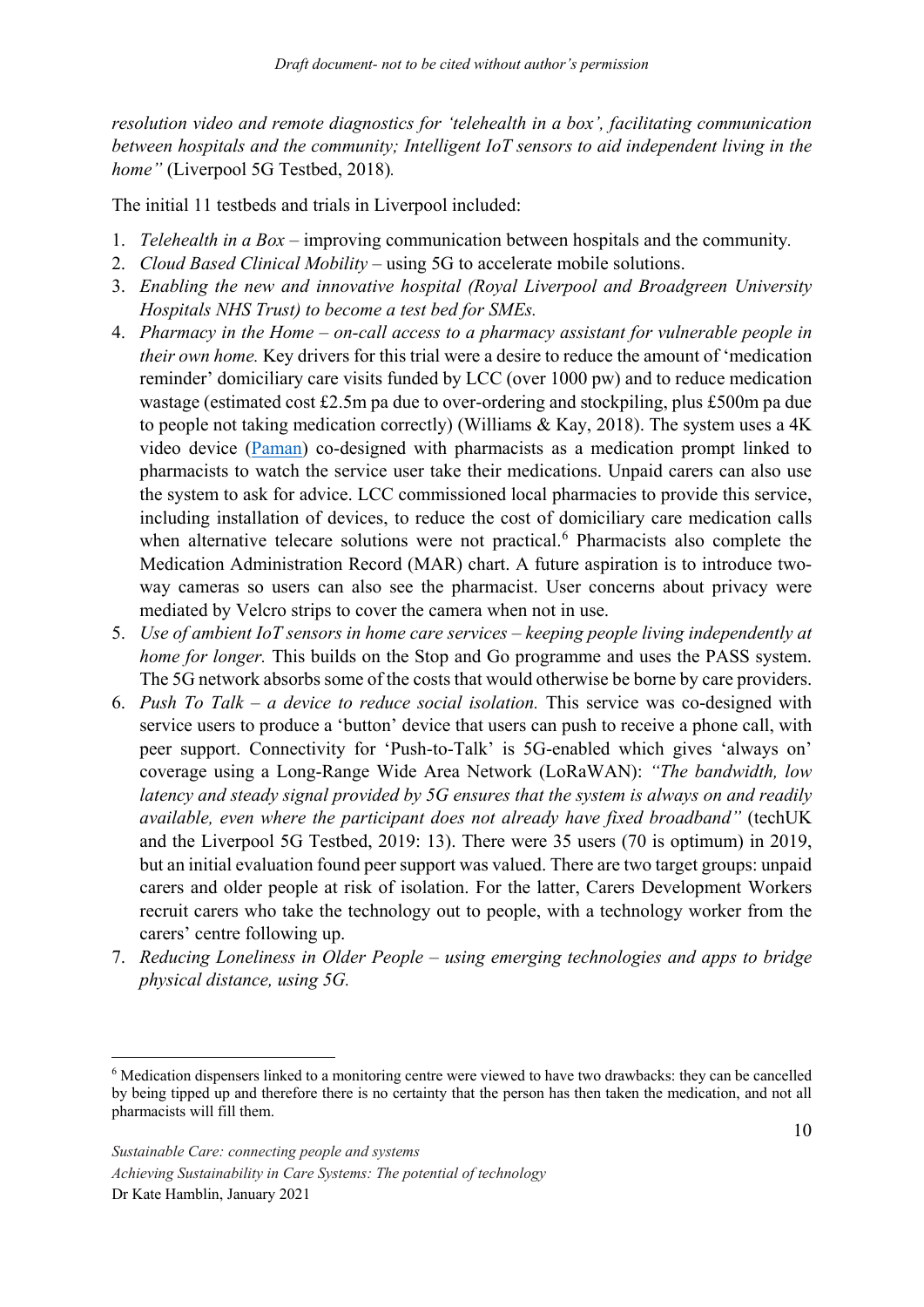- 8. *Remote Hydration Monitoring for vulnerable people.* The Warn Hydrate has been removed from the project as LCC felt the device was in R&D stage. For the 2019 project phase, a new wearable will be added to the testbed.
- 9. *Consent-based trusted analytics/research (TAE/TRE) environment, with access for researchers/analysts across the UK.*
- 10. *Chromatic Cameras in Home Care Settings – comparing patterns of behaviour at home.*
- 11. *Optimising access to and use of 5G networks for multiple IoT devices.*

In March 2019, the testbed was extended for 12 months with an extra £1.48m (DCMS contributed £0.94M and Testbed Consortium partners provided £0.54m). By the evaluation in 2019, these trials were grouped into 4 main outcomes-focused areas:

- *1. Medication management*
	- a. Paman system to promote and monitor medication compliance.
- *2. Living Independently at Home*
	- a. 'Safehouse' 'Internet of Things' sensors to monitor home environment and provide information to care providers via a dashboard and an App for family members.
	- b. 'Chromatic Sensors' to detect changes to patterns of behaviour that could indicate age or health related problems.
	- c. 'Dehydration Monitoring' to detect early signs of dehydration and alert carers
- *3. Addressing Loneliness*
	- a. 'Push to Talk' which links older people within peer groups for a chat and companionship.
	- b. 'The Loneliness Quiz and Bingo App' to facilitate social connections for people with a learning disability or in care settings.
- *4. Improving patient experience*
	- a. 'Docobo Telehealth' to monitor vital signs from home as determined by clinician with the aim to support early discharge from hospital and reduce outpatients visits.
	- b. Virtual Reality in the palliative care settings to assist with pain management.

These four areas and the associated six 'use cases' were then evaluated at the end of 2019 (Liverpool 5G Health and Social Care Testbed, 2019). The sample sizes are listed in the table below, with the associated reported findings. The consortium worked with DCMS to establish benefit metrics for each use case. The majority of the evaluations used surveys at baseline and at the end of the intervention period as a methodology, supplemented by some qualitative interviews. Surveys used questions from established and validated surveys including the DCMS Community Life Survey 2017-18 on quality of life and loneliness and UCLA Three-Item Loneliness Scale. The evaluation report acknowledges some of the use cases featured small sample sizes, in part due to the deliberate roll-out to modest numbers of users and in turn not all users were able to complete surveys. There were also no control groups for comparison, making causal inferences problematic and as the report notes, *"Extrapolation of the data to cover 100 users for one year gives a comparison between use cases, but should be viewed with caution - it is a potential, possible effect of these use cases, an illustration of potential impact*"

*Sustainable Care: connecting people and systems Achieving Sustainability in Care Systems: The potential of technology* Dr Kate Hamblin, January 2021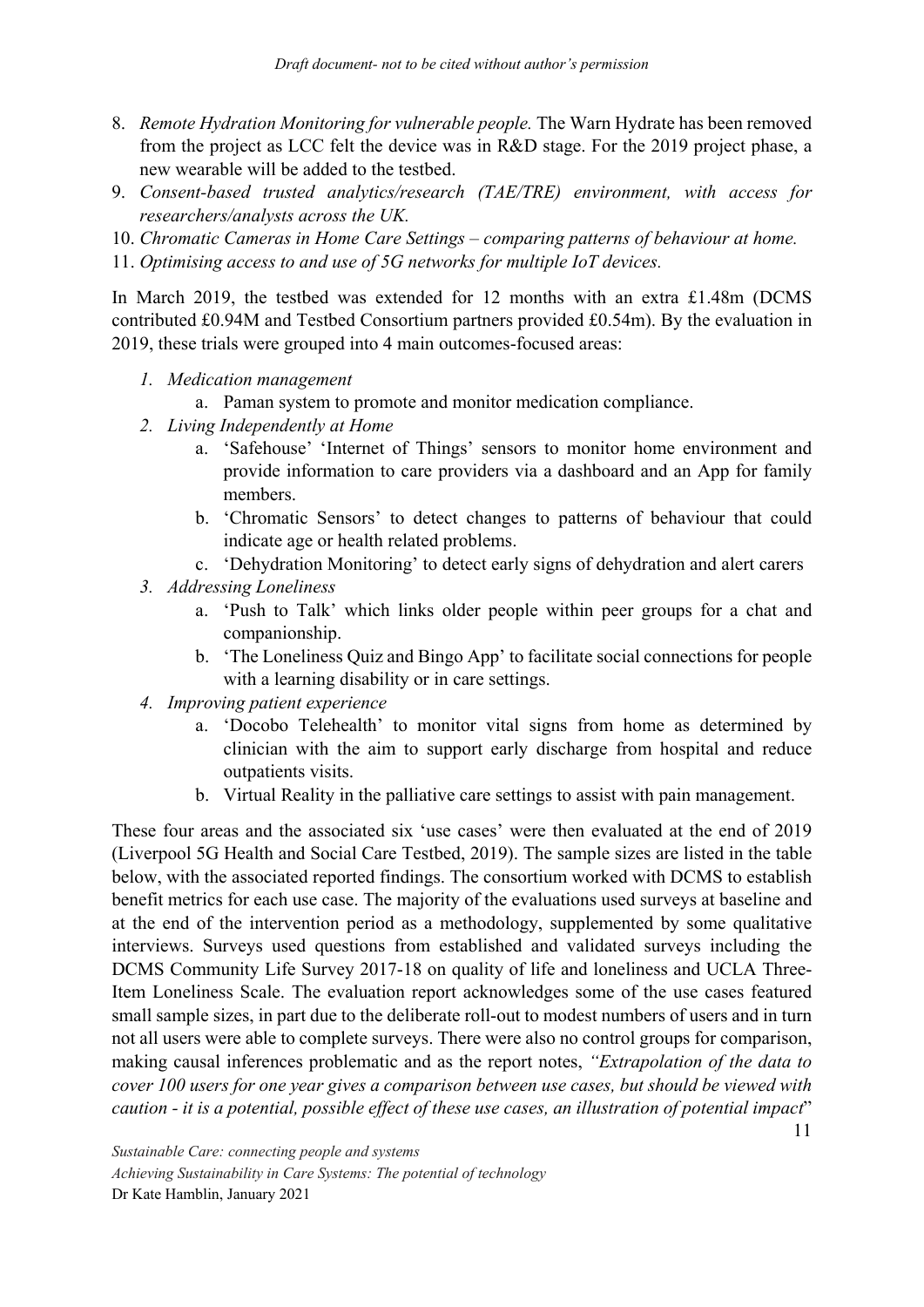(Liverpool 5G Health and Social Care Testbed, 2019: 11). However, the overarching findings indicated potential cost savings to the health and social care services of an estimated £247,688 per hundred users per year, after use case service costs (not including network costs, and assuming service users have multiple devices).

| <b>Use case and</b><br>number of | <b>Reported outcomes</b>                                                                                                                                                                                                                                                                                                                                                                                                                                                                                                                                                                                                                                                                                                       |  |  |  |
|----------------------------------|--------------------------------------------------------------------------------------------------------------------------------------------------------------------------------------------------------------------------------------------------------------------------------------------------------------------------------------------------------------------------------------------------------------------------------------------------------------------------------------------------------------------------------------------------------------------------------------------------------------------------------------------------------------------------------------------------------------------------------|--|--|--|
| participants                     |                                                                                                                                                                                                                                                                                                                                                                                                                                                                                                                                                                                                                                                                                                                                |  |  |  |
| 1. Medication management         |                                                                                                                                                                                                                                                                                                                                                                                                                                                                                                                                                                                                                                                                                                                                |  |  |  |
| Paman<br>Participants: 35        | Potential cost savings to Health and Social Care Services of<br>$\bullet$<br>£208,800 per 100 users per year.<br>Improved medication adherence levels: 40% higher than national<br>$\bullet$<br>average of 55%, at 95%.<br>Decrease in medication errors: 51% drop in the number of service<br>$\bullet$<br>users who had a medication error.<br>Medication costs reduced by over 50%, and medication wastage<br>$\bullet$<br>reduced.<br>Reduction in carer hours needed to provide medication<br>$\bullet$<br>administration support. Potential saving per 100 users per year:<br>30600 hours (£464,500).<br>Improved quality of life for service users.<br>73% increase in those confident and happy to take<br>medication. |  |  |  |
|                                  | • 53% increase in those who felt safe.<br>40% increase in service users who felt more independent.<br>$\bullet$                                                                                                                                                                                                                                                                                                                                                                                                                                                                                                                                                                                                                |  |  |  |
|                                  | Improved safety in the home, with medicines securely stored.                                                                                                                                                                                                                                                                                                                                                                                                                                                                                                                                                                                                                                                                   |  |  |  |
| 2. Living Independently at Home  |                                                                                                                                                                                                                                                                                                                                                                                                                                                                                                                                                                                                                                                                                                                                |  |  |  |
| Safe House<br>Participants: 81   | Potential cost savings to Health and Social Care Services of £38,020<br>$\bullet$<br>per 100 users per year.<br>Reduced costs of telecare: Potential reduction of £14,280.00 per<br>100 users per year.<br>Overall reduction in telecare costs for 81 users per<br>year: £11,566.80 <sup>7</sup> .<br>Average hospital admissions reduced by 50%: Potential cost<br>$\bullet$<br>saving of £22,536 per 100 users per year.<br>Reduction in average GP visits by 13%: Potential cost saving of<br>$\bullet$<br>£592 per 100 users per year.<br>Improved quality of life for service users: Average increase of 0.7<br>points on the life satisfaction scale.                                                                    |  |  |  |

**Table 3: Liverpool 5G Test Base Use Case Evaluation Findings**

<span id="page-14-0"></span> <sup>7</sup> Based on current cost of telecare network and support at £3.48 per user per week per person (data provided by Liverpool City Council) and cost of monitoring equipment and maintenance at £113.36 per user per year (data provided by Liverpool City Council) versus Safehouse cost of telecare network and support at £0.58 per user per week per person (costs data provided by Safehouse) and cost of Safehouse monitoring equipment and maintenance of £121.36 per user per year (cost data provided by Safehouse).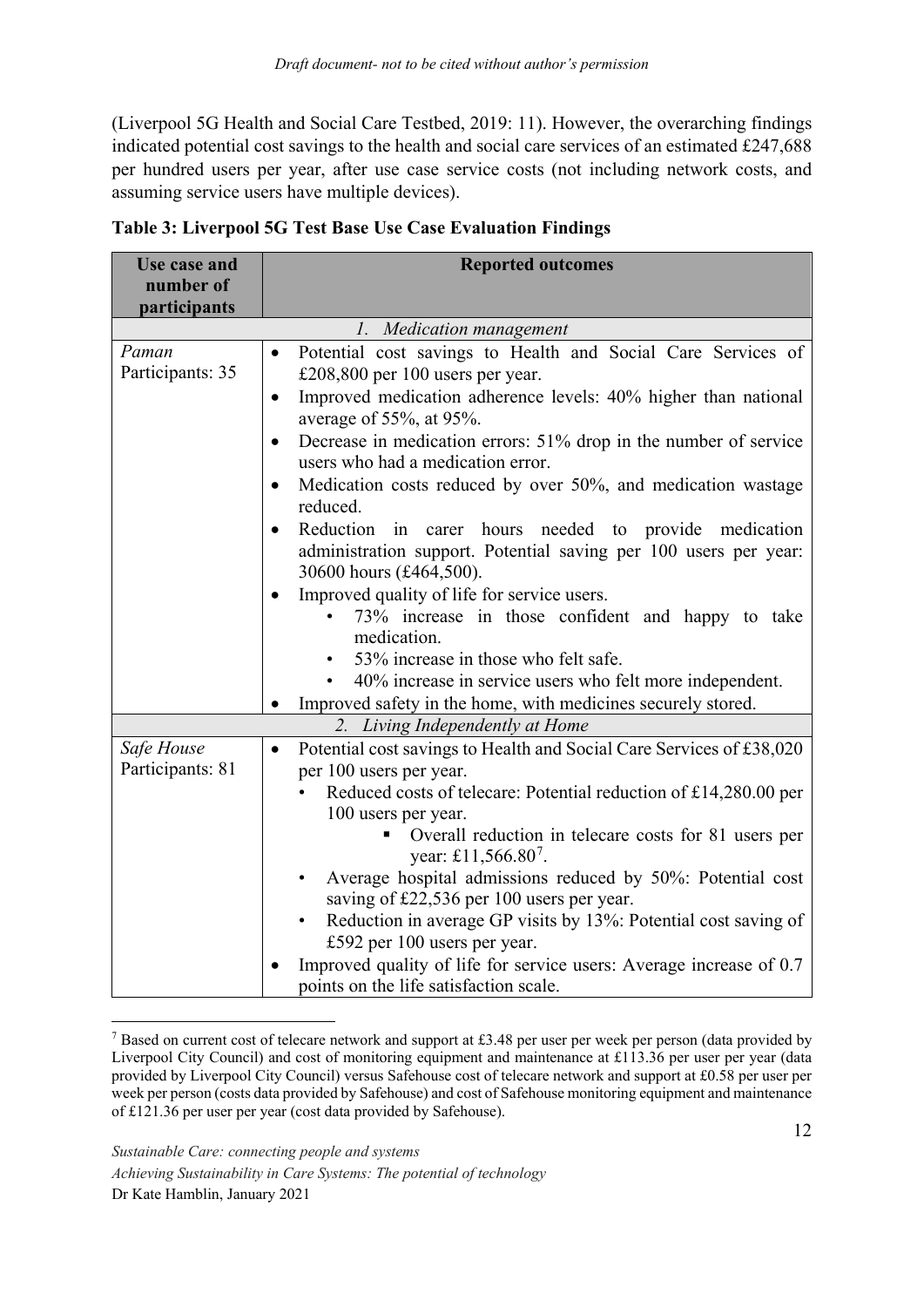| Chromatic                       | Improved notification on incident to carer.<br>$\bullet$                          |  |  |
|---------------------------------|-----------------------------------------------------------------------------------|--|--|
| sensors                         | Estimated reduction in carer time dealing with incident.<br>$\bullet$             |  |  |
| Participants: 1                 |                                                                                   |  |  |
|                                 |                                                                                   |  |  |
| WarnHydrate                     | "the trial proved that the technology worked, the interface with the<br>$\bullet$ |  |  |
| Participants: 5                 | care organization would need to be developed further for the care                 |  |  |
| $(2018-19)$                     | providers to make effective use of the readings" (p. 52).                         |  |  |
| 3. Addressing Loneliness        |                                                                                   |  |  |
| Push to Talk                    | Reduction in loneliness in users:<br>$\bullet$                                    |  |  |
| Participants: 41                | 25% increase in those who said that they hardly ever felt that                    |  |  |
|                                 | they lack companionship.                                                          |  |  |
|                                 | 75% increase in those that said they hardly ever felt left out                    |  |  |
|                                 | 50% increase in those who said they hardly ever felt isolated                     |  |  |
|                                 | from others.                                                                      |  |  |
|                                 | Reduction of over 30% in the number of people who visited their GP                |  |  |
|                                 | and 16% drop in average number of visits per user. Potential cost                 |  |  |
|                                 | saving per 100 users per year: £868.                                              |  |  |
| Loneliness                      | Reduction in loneliness in users:                                                 |  |  |
| Quiz                            | $\bullet$                                                                         |  |  |
| and Bingo App                   | 28% decrease in those who said that they often felt that they                     |  |  |
| Participants: 49                | lack companionship.                                                               |  |  |
|                                 | 20% decrease in those who said that they often felt left out<br>$\bullet$         |  |  |
|                                 | 13% increase in those who said that they hardly ever felt<br>$\bullet$            |  |  |
|                                 | isolated from others.                                                             |  |  |
|                                 | 26% decrease in those who said that they often or sometimes                       |  |  |
|                                 | felt lonely.                                                                      |  |  |
|                                 | Improved quality of life in service users, with an increase of an                 |  |  |
|                                 | average of 1.4 points on the life satisfaction scale.                             |  |  |
|                                 | Reduced digital exclusion, with users more confident to use<br>$\bullet$          |  |  |
|                                 | technology.                                                                       |  |  |
| 4. Improving patient experience |                                                                                   |  |  |
| Telehealth in a                 | Decreased use of primary health services and hospital services.<br>$\bullet$      |  |  |
| Box                             | Improved health for service users and increased ability to manage<br>$\bullet$    |  |  |
| Participants:                   | their own health.                                                                 |  |  |
| Telehealth: 4                   |                                                                                   |  |  |
| VR in palliative                | Improved quality of life and wellbeing for patients.<br>$\bullet$                 |  |  |
|                                 |                                                                                   |  |  |
| care: 22                        | Some reduction in pain medication for patients.<br>$\bullet$                      |  |  |

*Source: Liverpool 5G Health and Social Care Testbed, 2019.* 

13 Challenges the 5G testbed has experienced included fears about the safety of 5G related to social media campaigns about radiation; incidents of graffiti and vandalism in which three nodes were damaged (personal communication, 2019). In June 2020 an additional £4.3m was secured as part of '5G Create' DCMS funding competition. The plan from this point was to scale out the network in order to reduce digital poverty and exclusion and create a new transferable commercial model as LCC acknowledges the service ultimately needs to be selfsustaining. 5G Create is referenced in the LCR Digital Strategy Action Plan (LCRCA, 2020b), which suggests it will be taken forward to *"will develop an independent 5G network for health and social care services in selected areas of Liverpool, scaling out the initial testbed. The* 

*Sustainable Care: connecting people and systems Achieving Sustainability in Care Systems: The potential of technology* Dr Kate Hamblin, January 2021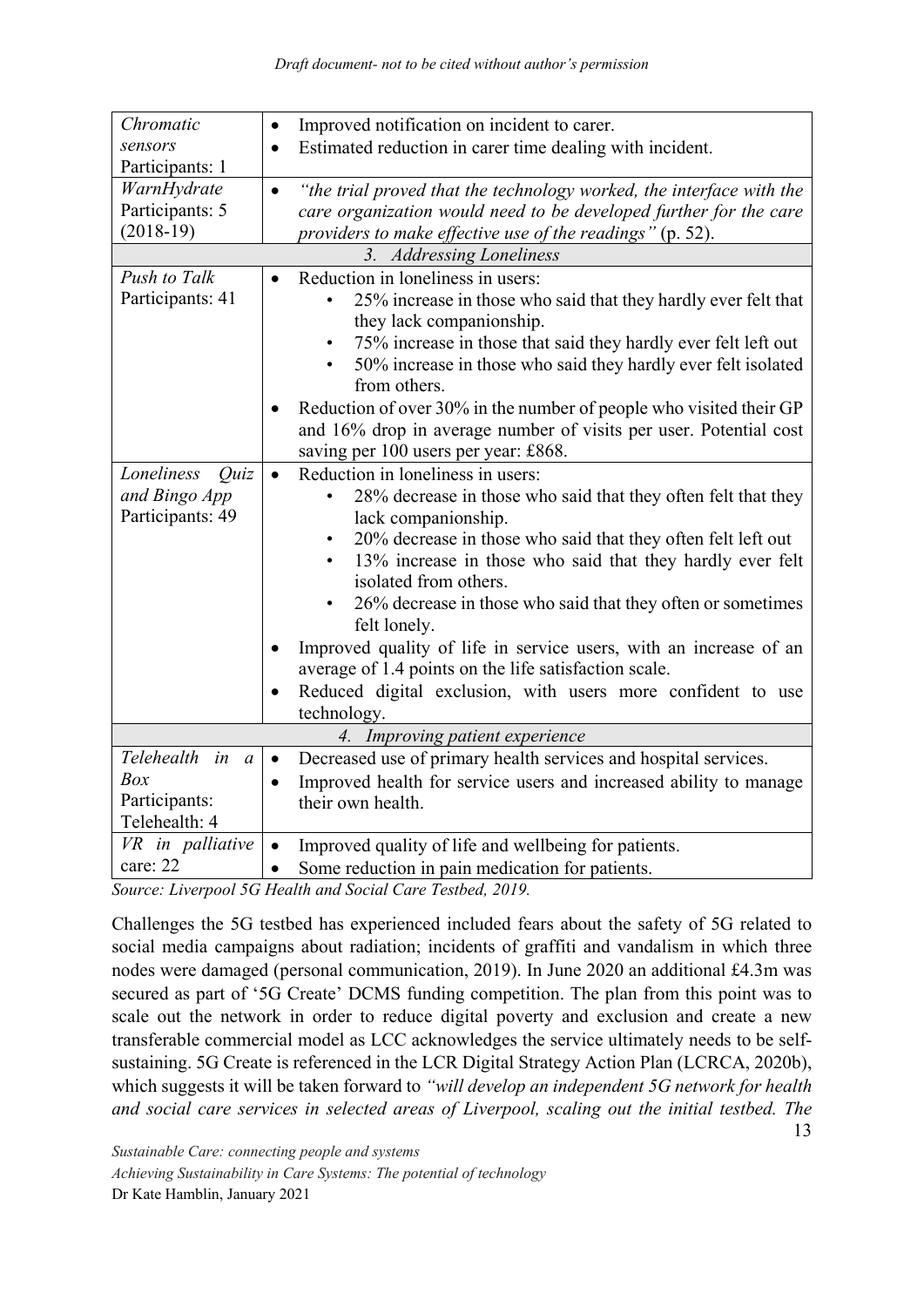*network will reduce digital poverty for vulnerable people in need, providing safe, free and accessible connectivity to public services including health, social care and education, and establish a new transferable sustainable model"* (p. 2), with the 5G network scaled out to include all of Liverpool and the Liverpool City Region.

#### **Summary**

LCC is an example of a local authority that has made progress in applying technology in social care settings. Technologies to deliver care, such as telecare, were adopted in a comparatively early pilot exploring the potential for using broadband-enabled devices in a proactive (rather than reactive way), moving beyond the traditional 'first generation' telecare (Doughty et al., 1996). The iLINKS programme led to some advances in data sharing within and between health and social care, but (as the CQC noted) this was concentrated in particular areas, with home care being one where, though frameworks are in place, in practice sharing data and information was still challenging. The Stop and Go project sought to create change in home care provision, but LCC's strength has been in investing in the ICT infrastructures to enable use of digital devices in care through a 5G mesh network and planned broadband 'superspine'. The council has recognised the importance of ensuring an infrastructure is in place for fast, reliable and free broadband to facilitate the switchover from analogue to digital technology enabled care services. LCC has therefore been innovative in its approach to technology and care since the 2000s, but there has been a focus on pilots and testbeds – often resourced through applications to EU or national funding bodies – raising the question of sustainability, which the plan to explore the potential of commercialisation may address.

#### **About the Research**

The Sustainable Care: connecting people and systems programme explores how care arrangements can be made sustainable with wellbeing outcomes. It studies the systems, work and relationships of care in the context of changes in technology and mobility and aims to support policymakers, the care sector and academics to conceptualise sustainable care as about ethics, justice and the distribution of resources. The programme focuses on adults living at home with chronic health problems or disabilities and their families, carers and paid workers. Funded by the ESRC, it is delivered by eight universities and Carers UK, led at the University of Sheffield by Professor Sue Yeandle. This case study was authored by Dr. Kate Hamblin as part of the *Achieving Sustainability in Care Systems: The potential of technology* project.

#### **References**

- Barnes, N., Webster, S., Mizutani, T., Ng, J., Buckland, M., & Reeves, A. (2006). Liverpool Telecare pilot: case studies. Journal of Innovation in Health Informatics, 14(3), 197-202.
- Buckland, M., Frost, B., & Reeves, A. (2006). Liverpool Telecare Pilot: telecare as an information tool. Journal of Innovation in Health Informatics, 14(3), 191-196.
- Care and Health Improvement Programme. (2018). *[Liverpool City Council: Liverpool City](https://www.local.gov.uk/sites/default/files/documents/Liverpool%20LIP%20Case%20Study%20-%20Case%20Study.pdf)  [eMARintroduction for Care Homes.](https://www.local.gov.uk/sites/default/files/documents/Liverpool%20LIP%20Case%20Study%20-%20Case%20Study.pdf)*
- CQC (2018a) [Liverpool Local system review report Health](https://www.cqc.org.uk/sites/default/files/20180430_local_system_review_liverpool.pdf) and Wellbeing Board.
- CQC. (2018b)[. Beyond barriers: How older people move between health and social care](https://www.cqc.org.uk/sites/default/files/20180702_beyond_barriers.pdf) in England.

*Sustainable Care: connecting people and systems Achieving Sustainability in Care Systems: The potential of technology* Dr Kate Hamblin, January 2021